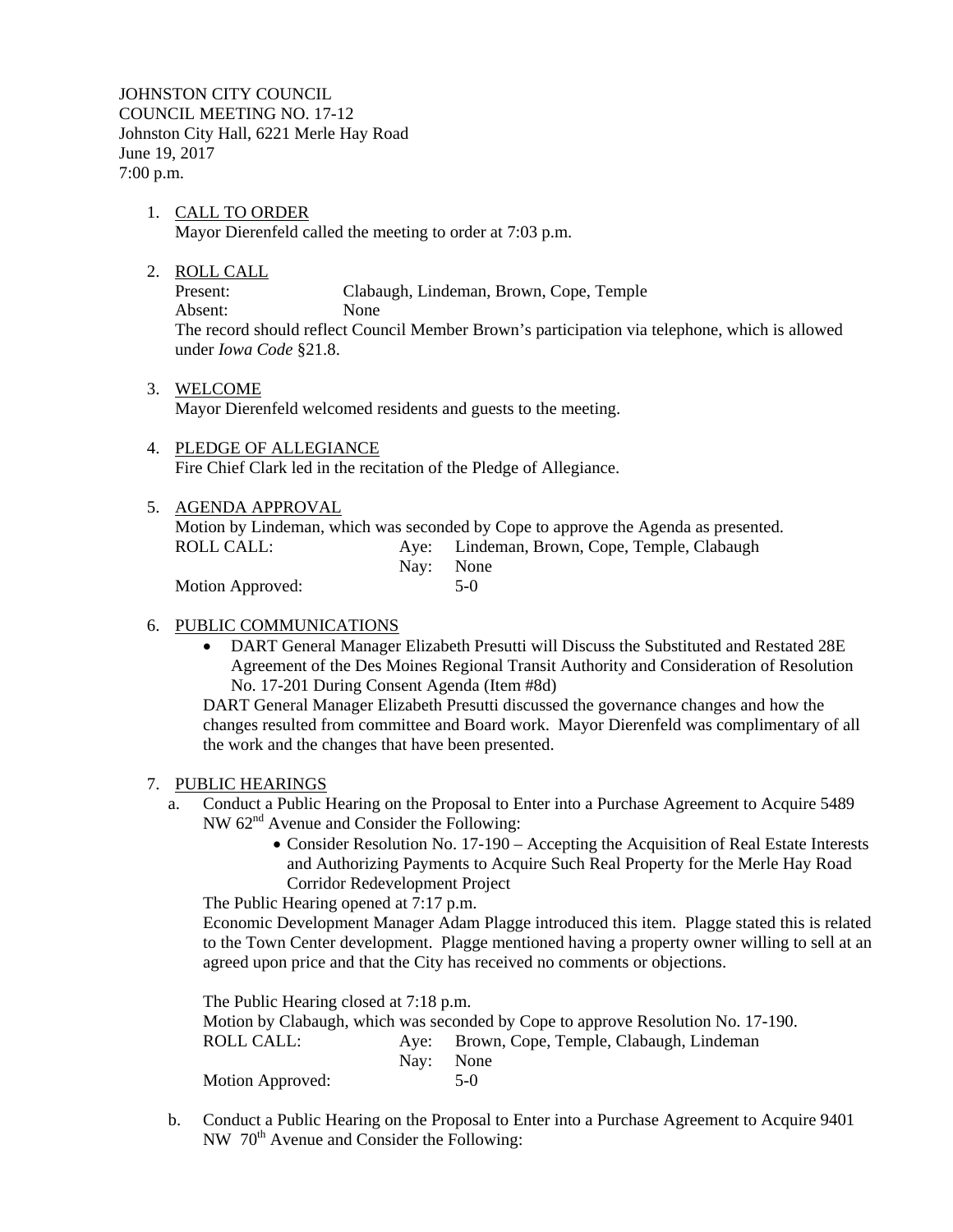• Consider Resolution No. 17-191 – Accepting the Acquisition of Real Estate Interests and Authorizing Payments to Acquire Such Real Property for the Phase 2 Improvements to  $70<sup>th</sup>$  Avenue Project

The Public Hearing opened at 7:19 p.m.

Economic Development Manager Adam Plagge provided background and introduction for this item. Plagge stated that the Renes are willing sellers and that the greenhouse has already been relocated. A determination on the use of the property is still under consideration but the property is needed partially for a right-of-way easement.

There were no comments or questions received regarding this item from the public.

The Public Hearing closed at 7:20 p.m. Motion by Lindeman, which was seconded by Clabaugh to approve Resolution No. 17-191. ROLL CALL: Aye: Cope, Temple, Clabaugh, Lindeman, Brown Nay: None Motion Approved: 5-0

- c. Conduct a Public Hearing on the Proposition of the Issuance of Not to Exceed \$2,125,000 General Obligation Bonds of the City of Johnston, State of Iowa (for essential corporate purposes) and Consider the Following:
	- Consider Resolution No. 17-183 Instituting Proceedings to Take Additional Action for the Issuance of Not to Exceed \$2,125,000 General Obligation Bonds

The Public Hearing opened at 7:20 p.m.

Finance Director Teresa Rotschafer introduced this item. Rotschafer stated that there are three hearings tonight, with this being one of them, regarding debt issuance. The sale information was included in the Council packet. This particular item is refunding 2007B and depending on how the bids come in it will be refunded if savings is 3% over par. Current interest rates on the bond are up to 4.7% and the City should realize an interest savings.

There were no questions or comments from the public.

The Public Hearing closed at 7:22 p.m. Motion by Clabaugh, which was seconded by Cope to approve Resolution No. 17-183. ROLL CALL: Aye: Temple, Clabaugh, Lindeman, Brown, Cope Nay: None Motion Approved: 5-0

- d. Conduct a Public Hearing on the Proposition of the Issuance of Not to Exceed \$350,000 General Obligation Bonds of the City of Johnston, State of Iowa (for general corporate purposes) and Consider the Following:
	- Consider Resolution No. 17-184 Instituting Proceedings to Take Additional Action for the Issuance of Not to Exceed \$350,000 General Obligation Bonds

The Public Hearing opened at 7:23 p.m.

Finance Director Rotschafer provided background and introduced this item. Rotschafer stated that previously the Council has approved the fiscal year '17-'18 Capital Improvement Plan, which included the  $54<sup>th</sup>$  Avenue reconstruction \$3.3M project. Due to timing and the need to accommodate multiple jurisdictions this project will be moved out in order to accommodate phases 2 and 3 of the NW  $70<sup>th</sup>$  Avenue widening project instead of spreading those out. Some of the Capital Improvement Plan items have been re-prioritized and moved around necessitating this bond issue in lieu of what was originally charted for a course of issuing debt. These actions have no effect on the debt levy; this is just a re-prioritization of projects and realizing efficiencies Rotschafer stated.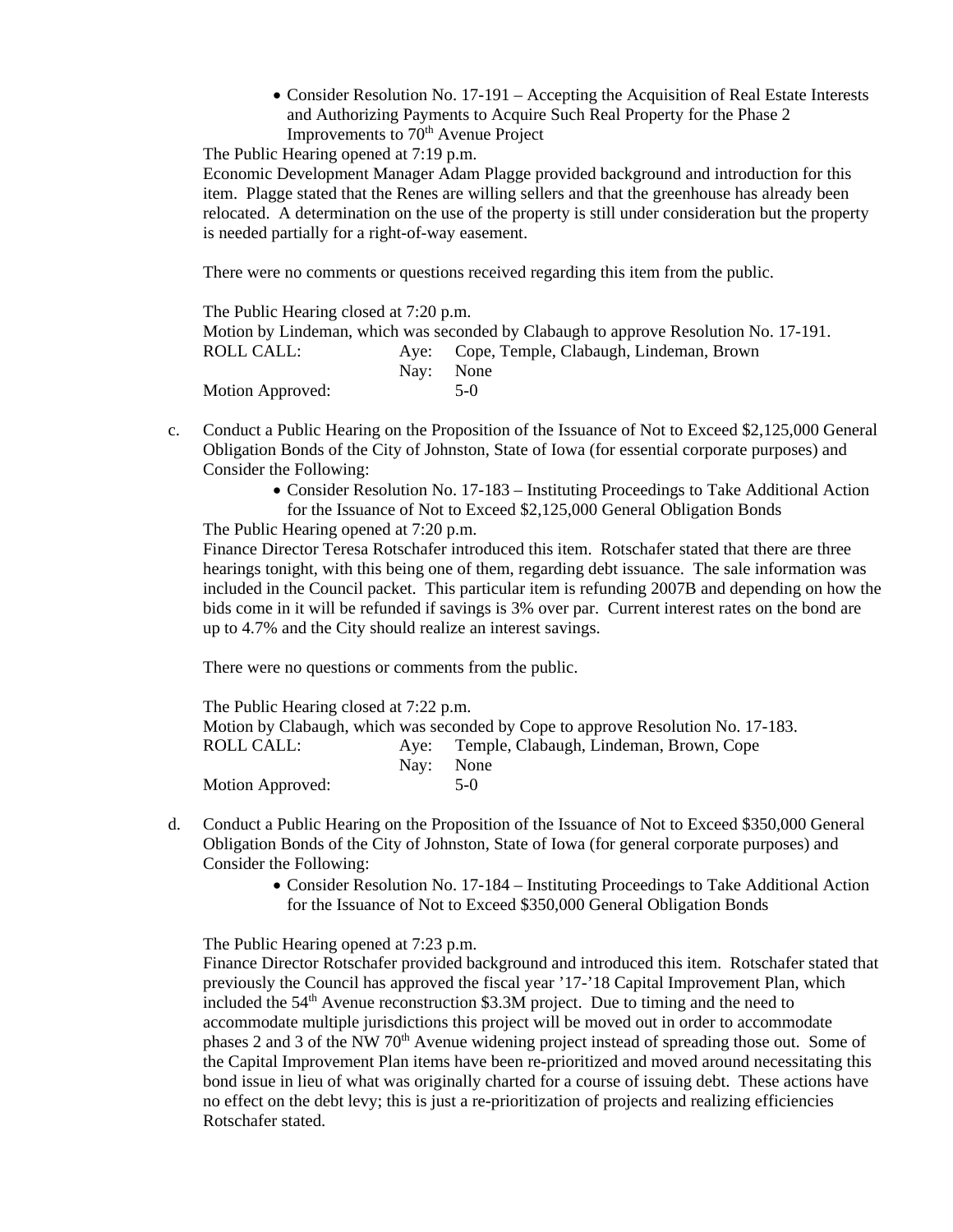There were no questions or comments from the public.

The Public Hearing closed at 7:26 p.m. Motion by Lindeman, which was seconded by Clabaugh to approve Resolution No. 17-184. ROLL CALL: Aye: Clabaugh, Lindeman, Brown, Cope, Temple Nay: None Motion Approved: 5-0

- e. Conduct a Public Hearing on the Proposition of the Issuance of Not to Exceed \$400,000 General Obligation Bonds of the City of Johnston, State of Iowa (for general corporate purposes) and Consider the Following:
	- Consider Resolution No. 17-185 Instituting Proceedings to Take Additional Action for the Issuance of Not to Exceed \$400,000 General Obligation Bonds

The Public Hearing opened at 7:27 p.m.

Finance Director Teresa Rotschafer introduced this item and provided background. Rotschafer stated this particular item is a reallocation of money already approved and pertains to potential parkland that would first come back to Council prior to action. That may or may not occur but the City is only issuing debt this one time for the foreseeable future.

There were no questions or comments received from the public.

| The Public Hearing closed at 7:28 p.m.                                         |  |                                              |  |  |
|--------------------------------------------------------------------------------|--|----------------------------------------------|--|--|
| Motion by Temple, which was seconded by Cope to approve Resolution No. 17-185. |  |                                              |  |  |
| ROLL CALL: \                                                                   |  | Aye: Lindeman, Brown, Cope, Temple, Clabaugh |  |  |
|                                                                                |  | Nav: None                                    |  |  |
| Motion Approved:                                                               |  | $5-0$                                        |  |  |

- f. Conduct a Public Hearing on the Matter of the Adoption of Plans, Specifications, Form of Contract and Estimate of Cost for the Construction of the School Speed Zone Flashing Beacon Improvements and Consider the Following:
	- Consider Resolution No. 17-199 Adopting the Plans, Specifications, Form of Contract and Estimate of Cost
	- Consideration of Construction Bids
	- Consider Resolution No. 17-200 Making Award of a Contract

The Public Hearing opened at 7:28 p.m.

Public Works Director Matt Greiner introduced this item and provided background. Greiner stated that the City received bids on June  $14<sup>th</sup>$ , with three bidders. All bids came in considerably higher than the engineer's estimate of cost. The issue was based on an error in cost the engineer received from the equipment supplier. Staff and the engineer are recommending approval of the project at this time. Councilmember Cope inquired about where the engineer estimate would be if not for the cost error, and Greiner stated that it would be right in line with the bids.

There were no questions or comments from the public. The Public Hearing closed at 7:30 p.m. Motion by Lindeman, which was seconded by Temple to approve Resolution No. 17-199. ROLL CALL: Aye: Brown, Cope, Temple, Clabaugh, Lindeman Nay: None Motion Approved: 5-0 Motion by Cope, which was seconded by Clabaugh, to approve Resolution No. 17-200.

|                  |           | Motion by Cope, which was seconded by Clabaugh, to approve Resolution No. 17-200 |
|------------------|-----------|----------------------------------------------------------------------------------|
| ROLL CALL:       |           | Aye: Cope, Temple, Clabaugh, Lindeman, Brown                                     |
|                  | Nav: None |                                                                                  |
| Motion Approved: |           | $5-0$                                                                            |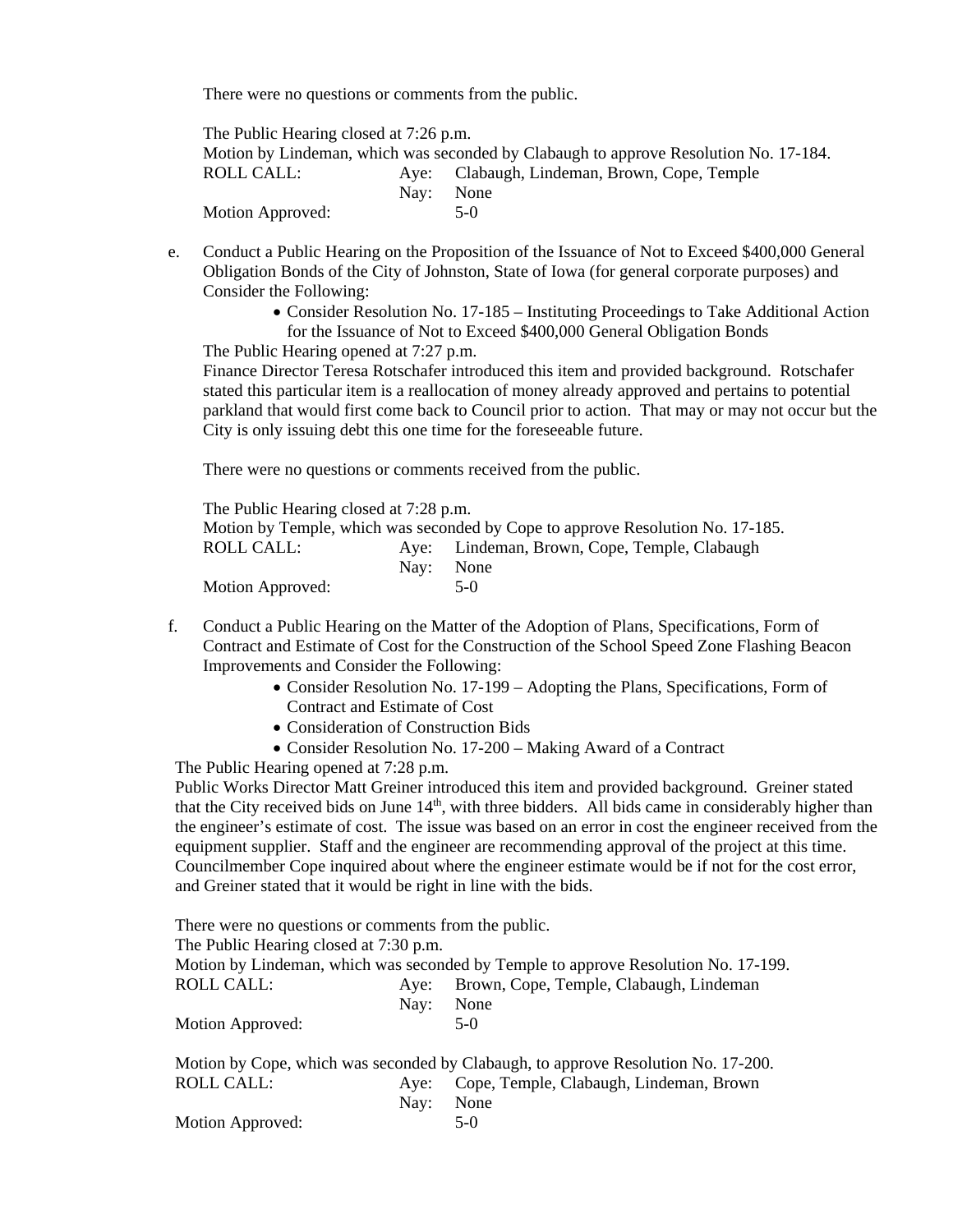- g. Continue Public Hearing from May 1, 2017, on Amendment to the Amber Ridge PUD and Consider the Following:
	- Consider First Reading of Ordinance No. 973 Approving an Amendment to the Amber Ridge PUD (Adam Ridge) to Change the Allowed Uses of 4.78 Acres Within Parcel 'D' Zoned PC, Professional Commerce and C-2, Community Retail Commercial by Creating New Parcel 'N' Allowing Uses of the R-4, High Density Residential District. The Subject Property is Located South of NW 62<sup>nd</sup> Avenue and West of NW 100<sup>th</sup> Street

Senior Planner Aaron Wolfe introduced this continued hearing item. Wolfe stated that Jerry's Homes has proposed a new amendment which will create new parcel N. It will be zoned R-4, High Density Residential and the remainder of Parcel D will remain the same. The proposed project will include 42 attached townhomes on Parcel N. 5.14 acres will remain commercial adjacent to NW  $62<sup>nd</sup>$ . The proposed rezoning will result in a net loss of approximately 4 acres of commercial. The applicant stated that there is an abundance of property better suited to commercial.

The total number of units when completed will exceed the original number of proposed residential units in the Amber Ridge PUD by 59 if this amendment is approved. Landscape buffers are required and the parkland requirement is .34 acres. Planning and Zoning did not recommend approval and therefore, three-quarters vote of the Council is required for approval.

Councilmember Cope asked about parking. Wolfe stated that City ordinance requires two parking spaces for every residential unit. Ron Grubb of Jerry's Homes stated that this project is 42 units with 184 parking stalls or 4.3 per unit. Each unit will have a 2-car garage and each driveway has space for two more cars, plus additional guest parking stalls. Councilmember Brown discussed commercial zoning and the storm water pond. Wolfe stated that prior to anything being built the area will need to be replatted and at that time it is determined what storm water requirements will be necessary.

Jim Michaelsted, the president of Amber Ridge Homeowner's Association stated that they are concerned with the current pond as it fills up fast during rain events and debris clogs up the intakes. He stated that the discharge at  $100<sup>th</sup>$  does not seem large enough to cover it and that they would like the developments north and west to contribute as they are serving the entirety. Grubb stated that Johnston's storm water requirements are the strictest in the metro area but that the biocells are working real well now and the water on their properties is detained much longer than it would in the past, up to seven times longer as it penetrates and provides a slower release. Wolfe stated that the quality component is going to have to be examined prior to development due to the increased storm water requirements.

Mayor Dierenfeld asked if anybody in the audience would like to comment. Sandy Langhan stated she lives on the northwest corner of the present retention pond and she said when she moved in seven years ago the retention was adequate, but if there is a 4-5 inch rain now her house gets overflow and they get debris.

Jim Russell of 6066 Sheffield Circle and owns the retention pond. Mr. Russell questioned the number of townhomes and wants to make sure if it is 42 and stated that the Planning and Zoning Commission voted this proposed project down 6-0. Russell stated that there is a natural retention pond that contains a lot of water and he stated that it cannot be a green space and a retention pond at the same time.

Jim Michaelstead stated that other issues that have come up revolve around parking. He said they currently have two car garages and parking in front of the driveway just like the proposed new project so they end up parking on the streets including  $61<sup>st</sup>$  Street. When the clubhouse has events they end up putting 60 cars on the street. Michealstead stated that they were all told the land was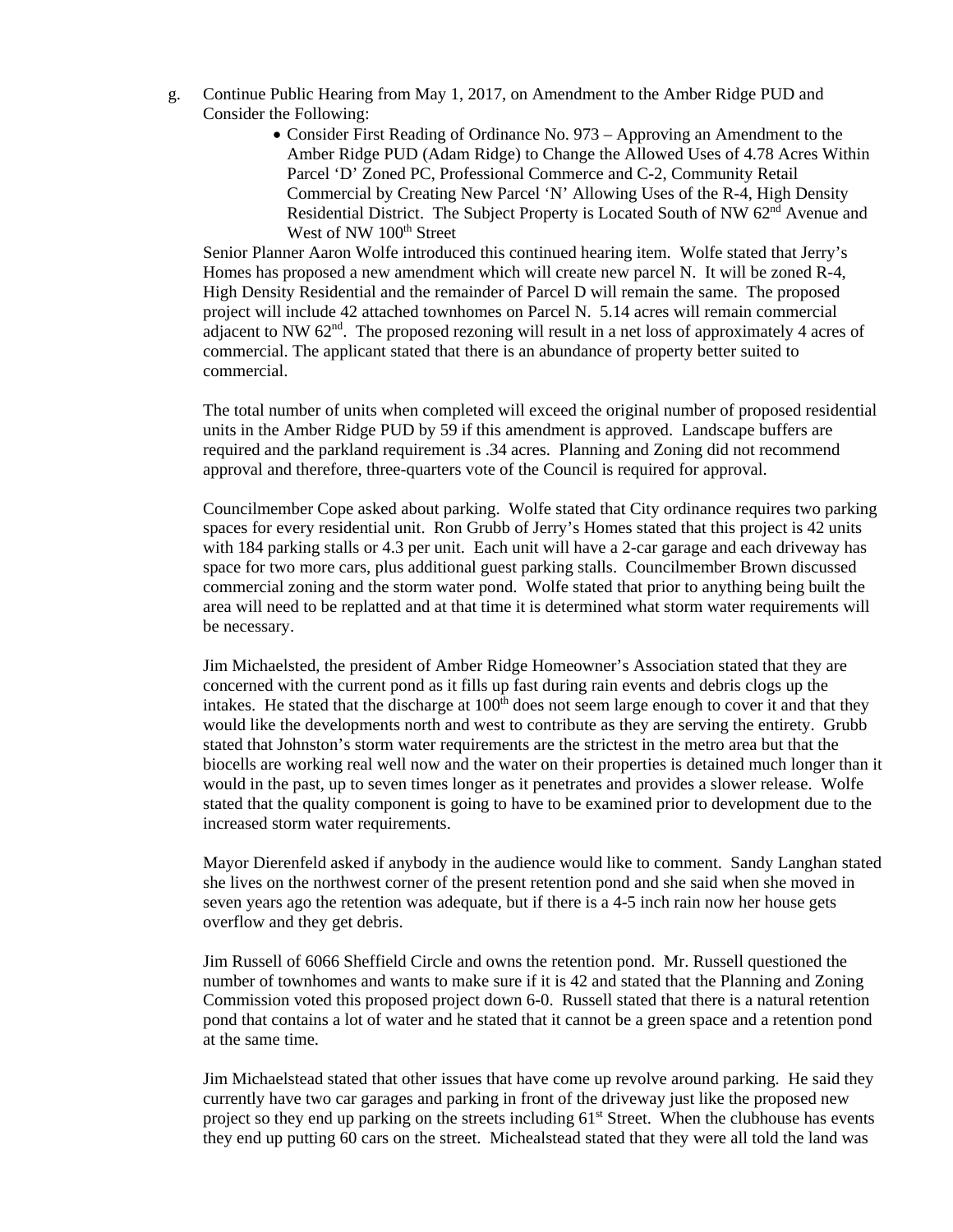going to be office buildings or a strip mall and a nice little restaurant and what the Council will be voting on is not that.

Robert Kenyon of 6042 Sheffield Circle stated that he objects to the proposal. He stated that the Planning and Zoning Commission unanimously denied it and he would like the Council to take note of that and the objections filed should become part of the record now since all of the specifics of that night are not being brought up tonight. He stated that the hypothetical change of taxation while not known will affect the value of their units as the price point of the proposed units is \$158,000 and his are between \$220,000 and \$250,000, which will ultimately adversely affect their home values. He also discussed parking issues on NW  $61<sup>st</sup>$  that this proposed development would bring and that the water detention will not properly drain due to the existence of solid clay. He said most importantly why do the developers keep coming back and changing the plans. He said when they bought it was represented that the area would be commercial and that the Council should not acquiesce to the developers' desires each time they want to make a change. He asked the Council to consider each and every objection at Planning and Zoning.

Mayor Dierenfeld mentioned that the Planning and Zoning meeting minutes are included in the agenda packets.

Mayor Dierenfeld asked if Wolfe could respond to some of the questions and comments. Wolfe stated that the parkland dedication requirement is either green space or some developers choose to provide a monetary amount equivalent. Wolfe stated that the density is regulated, capping the parcel at 42 units according to Ordinance No. 973. Wolfe suggested if the desire was to specifically limit the development to townhomes that the motion include such, if there is a motion. Wolfe stated that 61<sup>st</sup> Street is a public street and that parking is permitted on one side by anybody whether a nearby resident or not.

Margaret Kirkpatrick of 6050 Sheffield stated that parking would be better if the land use was commercial instead of residential and also questioned how the Council is at the point they are at now when the Planning and Zoning Commission voted it down 6-0.

Michaelstead stated that on 103<sup>rd</sup> Street is solid cars, to provide an example of having parking spaces and yet still having people park in the street.

There were several other individuals including the resident residing at 6057 Sheffield and Marcella Kenyon of 6042 Sheffield, who voiced concerns with parking and one mentioned a "bait and switch" in which the developer got what they wanted before by saying in the future this or that will happen, but when it comes to that time, they ask for something different.

Councilmember Cope stated that the storm water issues will be resolved moving forward, but understands the concerns, and as far as the change of use from what was originally proposed is consistent with the land use in the area and due to market conditions. Cope mentioned that he is sympathetic to the views of the current owners but it is something that all residents have to deal with and the property owner has the right to change based on market changes.

Councilmember Clabaugh concurs with Councilmember Cope's comments and that he is concerned with two items which is the loss of commercial and parking. Clabaugh mentioned that the owner does have the right to pivot based on market conditions. Clabaugh also stated that hopefully the Association can help remedy the parking issues, but that hoping for commercial development to utilize their spaces after hours does not seem to be the proper solution.

Councilmember Temple stated that a lot of the concerns are site plan concerns that will be dealt with at that time and that a motion include limiting to 2-story townhomes. Councilmember Lindeman stated that he is sensitive to the parking issues but all areas deal with that and garages if they are not utilized will exacerbate the problem.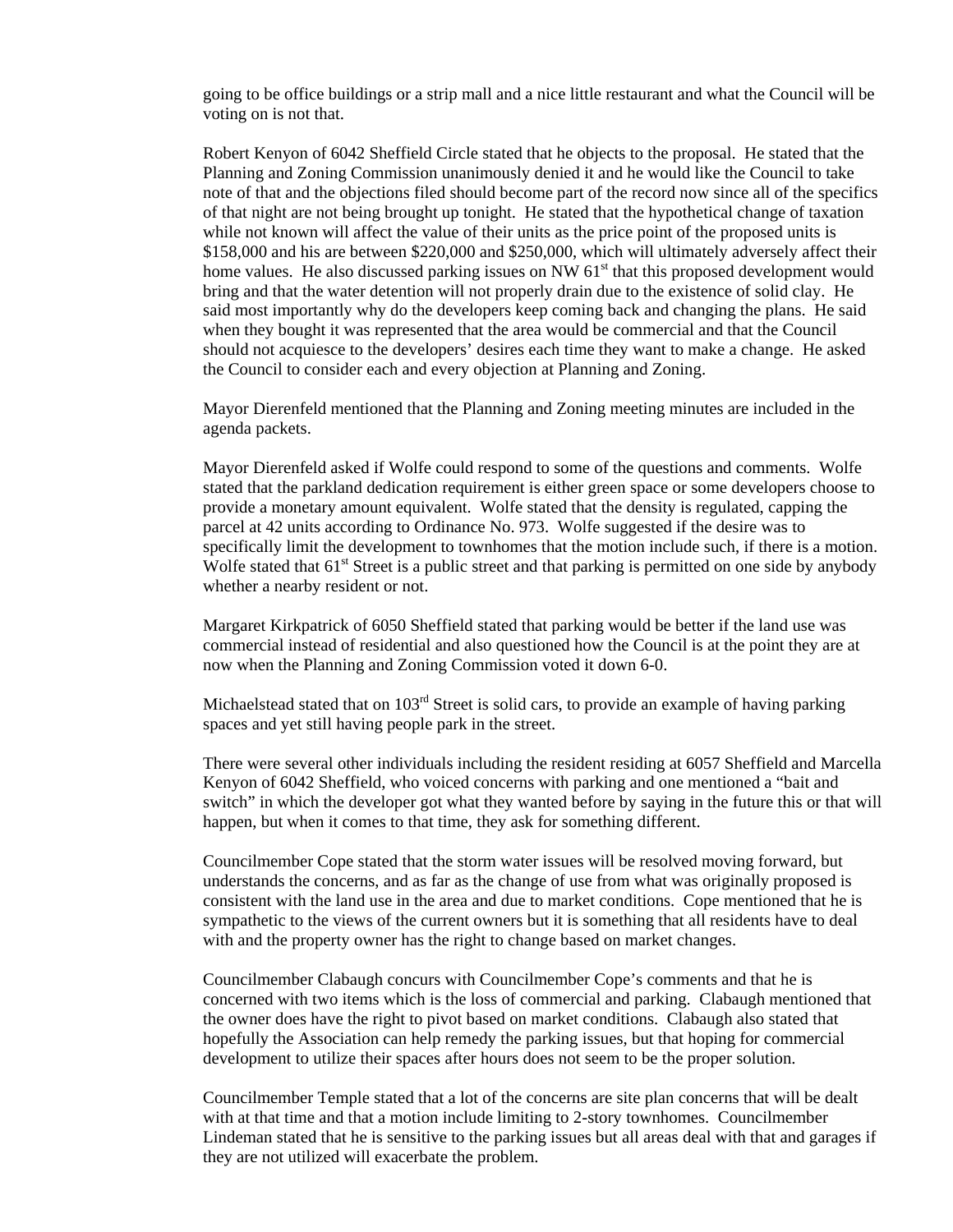The Public Hearing closed at 8:20 p.m.

Motion by Cope, which was seconded by Clabaugh, to approve First Consideration of Ordinance No. 973 with an amendment to direct staff to come back with language for the second reading limiting it to 2-story townhomes.

ROLL CALL: Aye: Temple, Clabaugh, Lindeman, Brown, Cope Nay: None Motion Approved: 5-0

### 8. CONSENT AGENDA

- a. Consider Approval of Minutes of June 5, 2017, Worksession
- b. Consider Approval of Minutes of June 5, 2017, Council Meeting
- c. Consider Resolution No. 17-194 Approving Staff Appointments and Establishing Wages
- d. Consider Resolution No. 17-201 Authorizing the Approval and Execution of and Delivery of the Substituted and Restated 28E Agreement of the Des Moines Regional Transit Authority
- e. Consider Resolution No. 17-203 Selecting Persons to Serve as a Commissioner and Alternate for the Des Moines Regional Transit Authority
- f. Consider Approval of Retail Cigarette/Tobacco/Nicotine/Vapor Sales Permits for FY 17-18
- g. Consider Appointments to the Board of Adjustment and Planning and Zoning Commission
- h. Consider Authorizing Out-of-State Travel for Eric Rehm to Attend the International Code Council Sponsored Plan Review Institute in Chicago, Illinois, October 2, 2017 through October 6, 2017
- i. Consider Approval of Purchase Order No. 15-002 to Pay UI Community Medical Services, LLC \$2,761.30 for Physicals for New Employees
- j. Consider Approval of Purchase Order No. 15-007 to Pay the Fire Store (Witmer Public Safety Group) for Five New Fire Helmets for \$1,419.85
- k. Consider Approval of Purchase Order No. 15-008 to Purchase a New Sony Laser Projector for the Training Room / Emergency Operation Center at the Public Safety Building in the Amount of \$3,975.00 Including Installation
- l. Consider Authorization of Purchase Order No. 15-997 for FY18 in Conjunction with the Police Department Entering into an Agreement with Ziegler Power Systems for a Three-Year Customer Support Agreement for Services Related to Maintaining the Public Safety Building Generator
- m. Consider Re-Authorizing the Police Chief to Renew a New, Renegotiated Product and Services Contract / Maintenance Agreement with Axon Enterprise, Inc., to Supply Equipment and Services for 24 Body Worn Cameras to the Police Department over the Next Five Years
- n. Consider Purchase of Replacement Patrol Vehicle Equipment Due to On-Duty Collision
- o. Consider Authorizing the Finance Director to Issue Payments for Necessary End of Fiscal Year Purchases for End of Fiscal Year 2016-2017
- p. Consider Resolution No. 17-182 Charging Off Active Utility Accounts Receivable
- q. Consider Resolution No. 17-193 Establishing Salaries, Wages and Salary Ranges for Non-Bargaining Unit Professional and Administrative Employees for the 2017-2018 Fiscal Year
- r. Consider Resolution No. 17-192 Naming Depositories for City Funds and Establishing the Amount Not to Exceed and Authorizing the Finance Director to Accept the Master Agreements for Treasury Management Services with Community State Bank
- s. Consider Approval of 28E Agreement with Polk County for Congregate Meal Site at Crown Point
- t. Consider Resolution No. 17-197 Establishing Solid Waste and Recycling Fees for 2017/2018
- u. Consider Authorizing Out-of-State Travel for Doug Sandvig to Attend the Code Official Institute in Phoenix, Arizona, December 4, 2017 through December 8, 2017
- v. Consider Approval of City Administrator Contract Renewal
- w. Consider Resolution No. 17-206 Approving Construction Contract and Bond for the School Speed Zone Flashing Beacon Improvements
- x. Consider Amendment No. 1 to the Agreement with MSA for the NW Beaver Drive Overlay Merle Hay Road to North Corporate Limits Project
- y. Consider Approval to Extend Contract for Mosquito Control with Wilson Brothers Pest Control
- z. Consider Authorization for Des Moines Water Works to Perform Annual Leak Survey (\$13,000.00)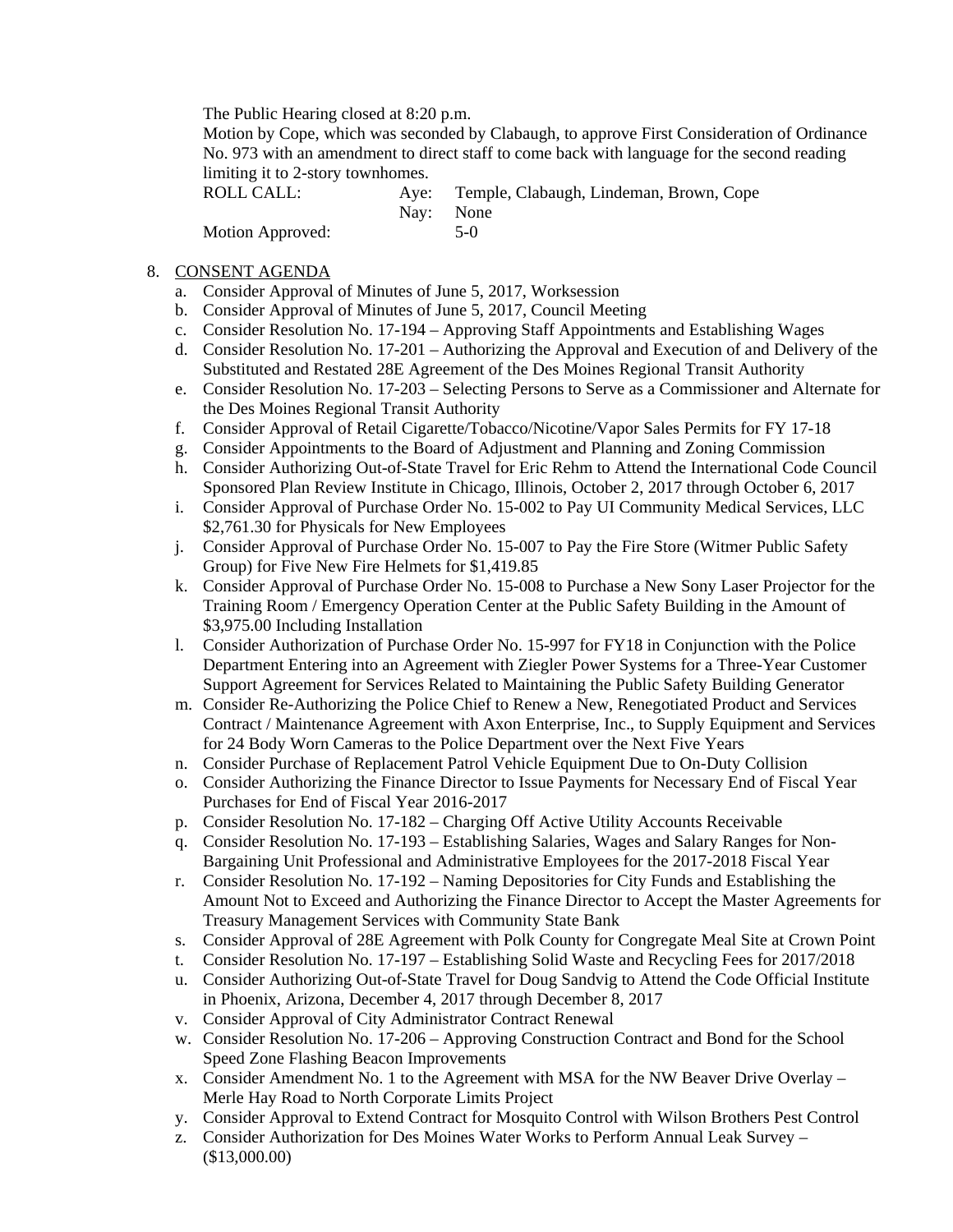- aa. Consider Approval of Pay Request No. 4 to Kingston Services in the Amount of \$94,496.36 for Work Completed as of May 30, 2017, on E of Merle Hay Road NW  $57<sup>th</sup>$  Avenue Improvements Project Phase 2
- bb. Consider Approval for Out-of-State Travel for Matt Greiner to Attend the APWA PWX Conference in Orlando Florida from August 27, 2017 through August 30, 2017
- cc. Consider Resolution No. 17-195 Approving the Acquisition of Real Estate Interests and Authorizing Payments to Acquire Real Property for the NW 54<sup>th</sup> Court Improvements
- dd. Consider Resolution No. 17-196 Approving the Acquisition of Real Estate Interests and Authorizing Payments to Acquire Real Property for the NW  $70<sup>th</sup>$  Avenue Improvements Project Phase 2
- ee. Consider Resolution No. 17-205 Approving the Acquisition of Real Estate Interests and Authorizing Payments to Acquire Real Property for the NW  $100<sup>th</sup>$  Street NW  $62<sup>nd</sup>$  Avenue to NW 70th Avenue Improvements Project
- ff. Consider Resolution No. 17-202 Approving Change Order No. 3 for the 2016 Bio-Retention Planting Project
- gg. Receive and file the following reports:
	- 1. Bank Reconciliation Report May 31, 2017
	- 2. Treasurer's Investment Report May 31, 2017
	- 3. Year-to-Date Treasurer's Report May 31, 2017
	- 4. Monthly Report Summarization May 31, 2017
	- 5. Senior Citizens Report May 31, 2017
	- 6. Planning and Zoning Minutes June 12, 2017
	- 7. Year-to-date Building Permit Report May 31, 2017
	- 8. Street Division Monthly Report May 31, 2017
	- 9. Wastewater Monthly Operations Report May 31, 2017
	- 10. Water Department Monthly Operations Report May 31, 2017

Motion by Lindeman, which was seconded by Clabaugh, to approve the Consent Agenda.<br>ROLL CALL: Ave: Clabaugh Lindeman, Brown, Cone, Temple Aye: Clabaugh, Lindeman, Brown, Cope, Temple

| KULL UNLL,       |           | Aye. Clabaugh, Emuelman, Drown, Cope, Temple |
|------------------|-----------|----------------------------------------------|
|                  | Nav: None |                                              |
| Motion Approved: |           | 5-0                                          |

#### 9. NON-CONSENT AGENDA

a. Third and Final Reading of Ordinance No. 976 and Adopting and Publishing – An Ordinance Amending the City of Johnston Revised Ordinance of 2007, By Amending Chapter 92, Section 92.02 Water User Charges

Finance Director Teresa Rotschafer stated that there have been no comments or changes to previous readings.

Motion by Temple, which was seconded by Lindeman, to approve Third and Final Reading of Ordinance No. 976 and to adopt and publish.

| ROLL CALL:       | Aye: Lindeman, Brown, Cope, Temple, Clabaugh |
|------------------|----------------------------------------------|
|                  | Nay: None                                    |
| Motion Approved: | $5-0$                                        |

b. Third and Final Reading of Ordinance No. 977 and Adopting and Publishing – An Ordinance Amending the City of Johnston Revised Ordinances of 2007, By Amending Chapter 99, Section 99.07 Sewer User Charges

Finance Director Teresa Rotschafer stated that there have been no comments or changes to previous readings.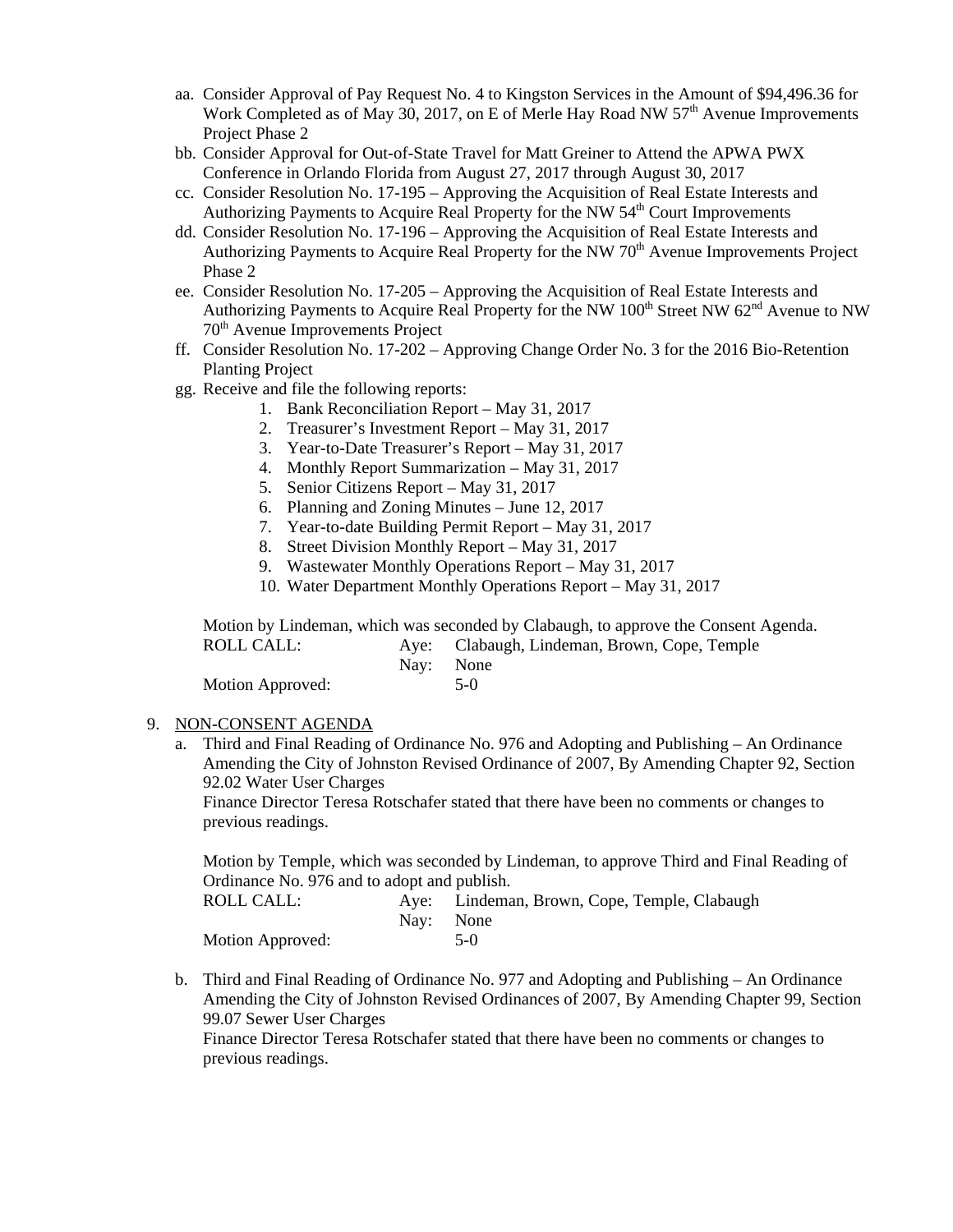Motion by Lindeman, which was seconded by Cope, to approve Third and Final Reading of Ordinance No. 976 and to adopt and publish.

| ROLL CALL:       |           | Aye: Brown, Cope, Temple, Clabaugh, Lindeman |
|------------------|-----------|----------------------------------------------|
|                  | Nav: None |                                              |
| Motion Approved: |           | $5-0$                                        |

c. Consider Second Reading of Ordinance No. 978 – Amending the Official Zoning Map for Approximately 29.68 Acres from A-R, Agriculture Reserve to R-1 (75), Single Family Residential. The Subject Property is Located at 10207 NW 80<sup>th</sup> Lane.

Motion by Cope, which was seconded by Lindeman, to approve Second Reading of Ordinance No. 978.

| ROLL CALL:       | Aye: Cope, Temple, Clabaugh, Lindeman, Brown |
|------------------|----------------------------------------------|
|                  | Nav: None                                    |
| Motion Approved: | $5-0$                                        |

d. Consider Approving the Preliminary Plat for Miller's Meadow, Subdividing 1.58 Acres into Four Lots for Property Located at the Northeast Corner of NW 57<sup>th</sup> Avenue and NW 54<sup>th</sup> Court **RESOLUTION NO. 17-198**

Clabaugh left at 8:44 p.m. and returned at 8:46 p.m.

Senior Planner Aaron Wolfe introduced this item. Wolfe stated that this action is for consideration of Resolution No. 17-198, which subdivides 1.58 acres into 7 seven lots including three biattached residences. The City's Code refers to these dwelling units as duplexes. Wolfe stated that the single family home will be remaining. Wolfe stated the duplexes are permitted in the zoning provided there is a special use permit received from the Board of Adjustment, which they have received. Wolfe pointed out that the development complies with the City's comprehensive plan.

Councilmember Cope inquired about the current residence having a gravel driveway and if they were keeping it. Wolfe stated that the plans indicate asphalt. Cope also inquired about the two driveways that could be combined into one as they are close together. The developer's engineer responded to the driveway inquiry and stated that it was considered and intentional in an effort to separate the single family home and duplex, and also for appearance.

Councilmember Clabaugh inquired about the property lines. Wolfe explained that creative platting was utilized in order to meet the City's minimum lot size requirements. Wolfe also stated there would be a maintenance agreement for the driveway.

Resident Rhonda Martin inquired about the grading plan and the look of a ditch near the single family homes. The engineer stated that there are depressed areas to hold the water, and to address the quality element are prepared soil mixes and plantings, but that the slopes are relaxed and it should look like a grassy swale. The engineer noted that it will look more like a townhome retention and water control mix and that it will be mowed a couple times a year for low maintenance.

Motion by Brown, which was seconded by Temple, to approve Resolution No. 17-198. ROLL CALL: Aye: Temple, Clabaugh, Lindeman, Brown, Cope Nay: Cope Motion Approved: 4-1

e. Consider Second and Possible Third Consideration (In Which Case and Adopt and Publish) of Ordinance No. 979 – Amending Chapter 41.12 Fireworks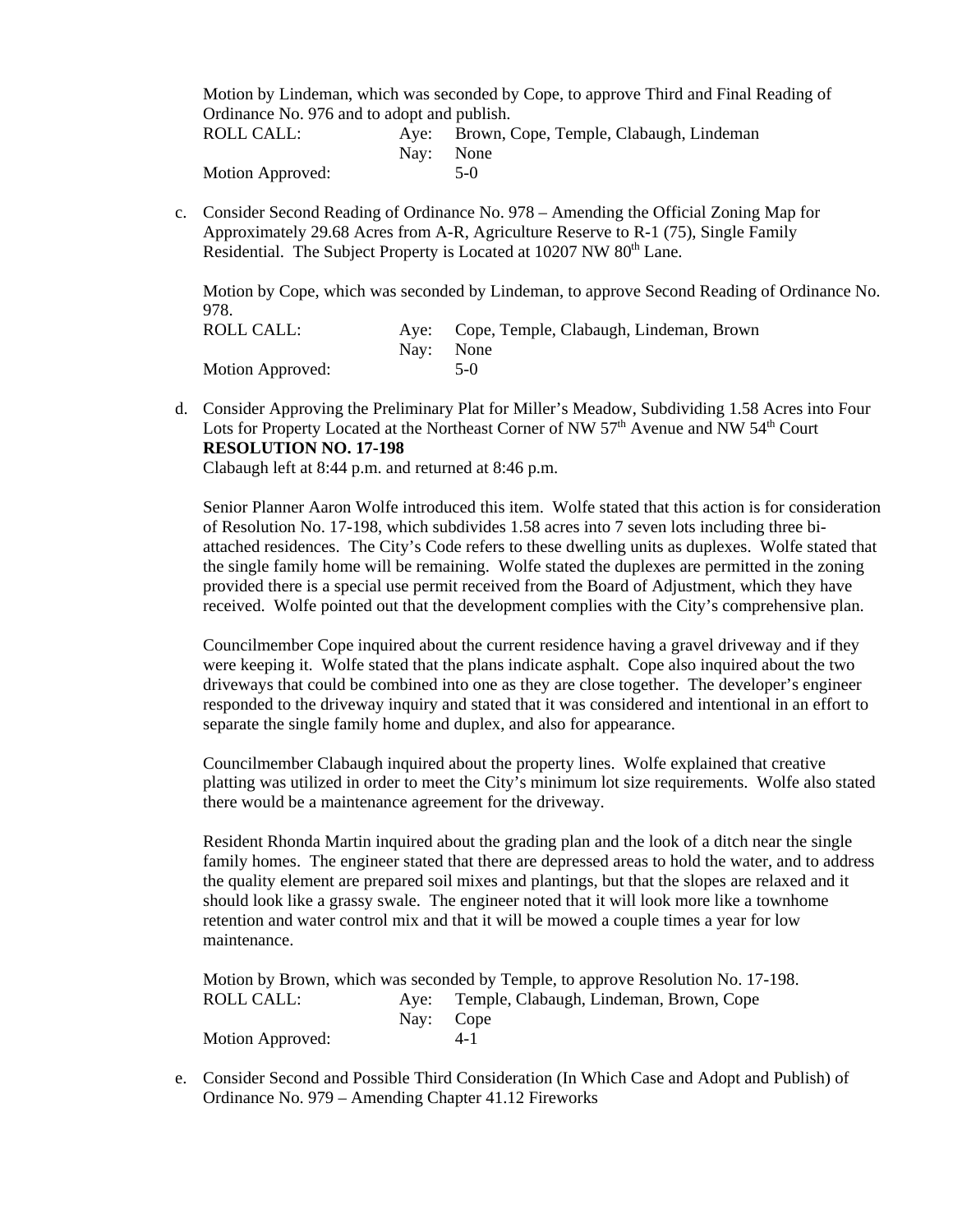City Administrator Jim Sanders mentioned that staff recommends the third consideration in order to get this Code updated and that nothing has changed since the first reading. Sanders stated that it confirms the current ordinance prohibiting uses and provides for the sale which is consistent with the State legislation. Attorney Pearson mentioned that the City was named in a lawsuit as defendants in federal court and Johnston's part in it seems to reference the previous Code section which the City is amending.

Mayor Dierenfeld inquired about the advantages of waiving the third consideration. Sanders stated that the purpose was merely to get the ordinance completed as nobody has made any recent comments. Wilwerding stated that if this third reading is waived and the permanent building meets all the requirements there is potential for a business to sell in a permanent building in the proper zoning, upon passage.

Motion by Temple, which was seconded by Clabaugh, to approve Second Reading of Ordinance No. 979.

| ROLL CALL:              | Aye: Clabaugh, Lindeman, Brown, Cope, Temple |
|-------------------------|----------------------------------------------|
|                         | Nav: None                                    |
| <b>Motion Approved:</b> | $5-0$                                        |

Motion by Cope, which was seconded by Temple, to approve waiving Third and Final Reading of Ordinance No. 976 and to adopt and publish.

| ROLL CALL:       |           | Aye: Lindeman, Brown, Cope, Temple, Clabaugh |
|------------------|-----------|----------------------------------------------|
|                  | Nav: None |                                              |
| Motion Approved: |           | $5-0$                                        |

f. First Consideration of Ordinance No. 980 – Amending Chapter 124 Massage Therapy Business License.

City Administrator Jim Sanders introduced this item. Sanders stated that when this ordinance was approved last year there was consideration that it would be examined further at a later date. Sanders mentioned that one of the main differences is the fee for the business license and pushback from the \$125 fee. The fee was cut to \$75.00, along with \$25.00 per individual providing these services, up to a maximum of \$150.00. This update also enhances the background check and updates revocation parameters. Sanders stated that this ordinance is much more clear and addressed some past concerns that came up after the original ordinance was enacted. Sanders recommended having at least a second reading to allow Zach Flick who is from the American Massage Therapists Association (AMTA) to attend, as he was not able to attend this evening.

Mayor Dierenfeld mentioned that the City is a leader in this legislation with other cities looking to see what Johnston was doing about these issues, and she thanked all staff for their efforts in bringing about this amendment to the Code. Mayor Dierenfeld stated that she did have some slight tweaks she would like to see including changes to the definition of license and under License Fee (A)(2) there was a second "or" that needs removed. Mayor Dierenfeld would also like to make sure applicant and licensee are used correctly and in the appropriate context. Sanders stated that those changes would be ready for the second reading.

There were further questions and comments regarding the waiver if operating in a healthcare facility and with regard to the fees, and how much staff time is spent relative to the fees initiated from Councilmembers Cope and Clabaugh.

Motion by Lindeman, which was seconded by Temple, to approve First Consideration of Ordinance No. 980. ROLL CALL: Aye: Brown, Cope, Temple, Clabaugh, Lindeman Nay: None Motion Approved: 5-0